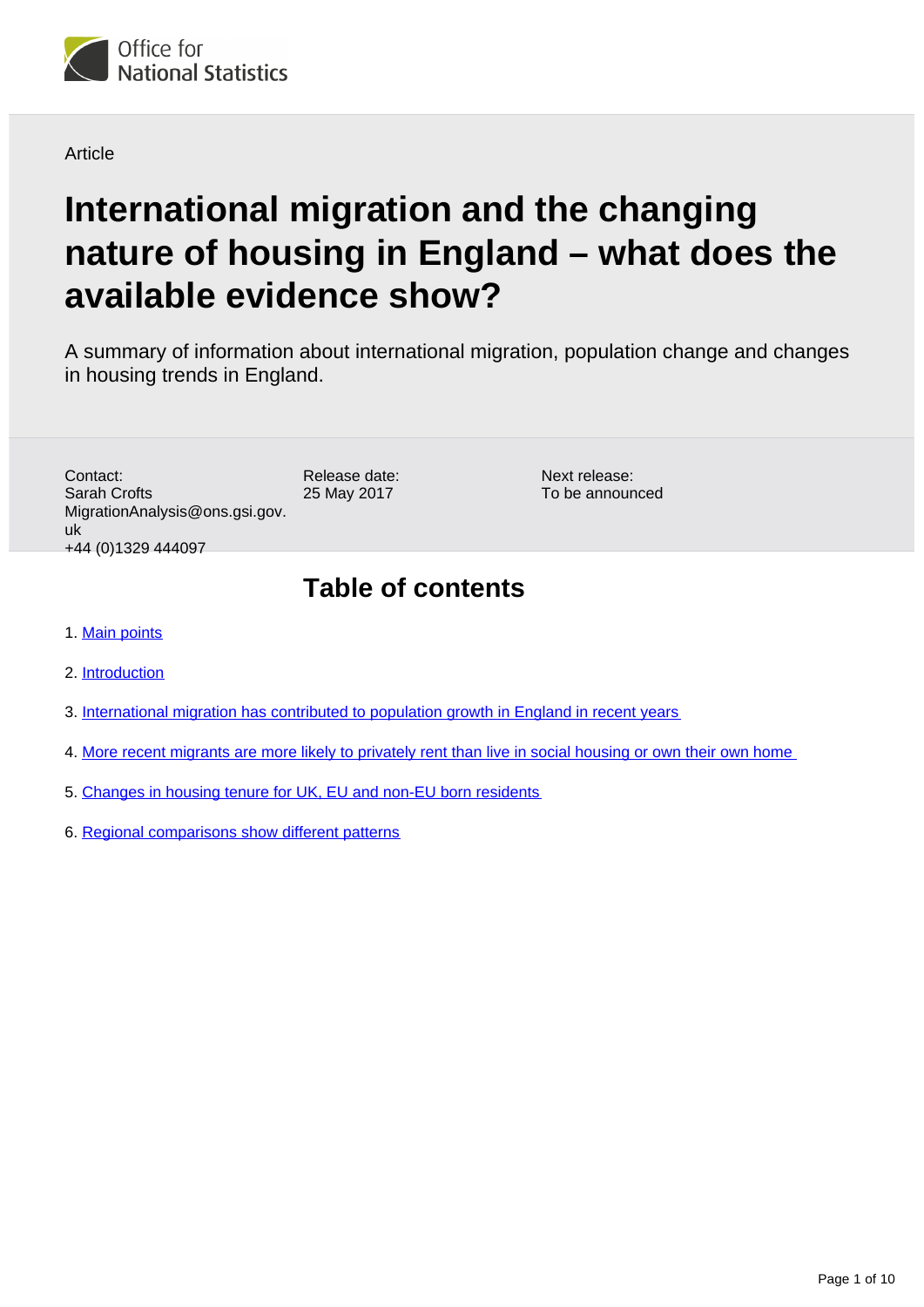## <span id="page-1-0"></span>**1 . Main points**

- Housing demand is influenced by a number of complex factors, including population size, household structure, age of residents and the condition of the economy, as this affects employment, interest rates and other market incentives.
- England's resident population increased by 11% between 2001 and 2015, from 49.4 million to 54.8 million; the scale and nature of this growth has varied by region.
- Alongside an increase in population, there has also been a 2% increase in the number of households between 2011 and 2015, to 21.9 million households in England.
- Recent migrants to the UK are more likely to live in the private rented sector; 88% of EU born residents arriving between 2014 and 2016 privately rented, compared to 29% of those arriving between 1991 and 2000, although these trends are also influenced by age, as younger people are also more likely to privately rent.
- The pattern of change and growth has differed across the three main housing tenures, with the number of households in the private rented sector more than doubling between 2001 and the year ending March 2016, from 2.1 million to 4.5 million households; this is influenced by a number of factors.

## <span id="page-1-1"></span>**2 . Introduction**

The impact of international migration<sup>1</sup> on different sectors of the housing market has long been of public interest. Housing demand is influenced by a number of factors, including population size, household structure, age of residents and the condition of the economy, as this effects employment, interest rates and other market incentives. Housing needs are also influenced by overall population size and changes in the structure of the population caused by both migration and "natural change" (births minus deaths)<sup>2</sup>. This article provides information about international migration and population change; and latest data on changes in housing trends in England. Associations between population change and changes in housing tenure are complex and it is important to recognise there is not a direct relationship between population change as a result of international migration and housing demand.

Immigration to the UK and how it influences housing and local areas is a complex subject. The extent of this influence is dependent on how reactive housing supply is to changes in housing demand. For example, if more new migrants rent, this would bring into use properties that were not previously used or under-occupied. In addition, internal migration from one part of the UK to another (for example, to London or the South East) is likely to continue to generate demand and respond to changes in international migration. There are a range of further factors, mentioned in this section, which could also affect prices and rents. This means it is not possible to directly infer impact from the data we report on in this article.

Migrant characteristics will influence the demand for different types of housing; for example, how long they spend in the UK, their rights to access housing in the social rented sector, whether they are working or studying, and how much they earn. Their housing choices in terms of tenure will also have an effect and these choices are likely to change the longer they remain living in the UK  $^3$ .

This article mostly considers international migrants from the perspective of their country of birth, because it allows us to look at the longer-term patterns of tenure, rather than focusing solely on current foreign nationals. However, it should be noted that some of those born abroad will have always been British citizens, have acquired British citizenship in the intervening years, or lived in the UK for the majority of their lives. Further information on the relationship between country of birth and nationality can be found in [2011 Census analysis: Social and Economic](https://www.ons.gov.uk/peoplepopulationandcommunity/populationandmigration/internationalmigration/articles/2011censusanalysissocialandeconomiccharacteristicsbylengthofresidenceofmigrantpopulationsinenglandandwales/2014-11-04)  [Characteristics by Length of Residence of Migrant Populations in England and Wales](https://www.ons.gov.uk/peoplepopulationandcommunity/populationandmigration/internationalmigration/articles/2011censusanalysissocialandeconomiccharacteristicsbylengthofresidenceofmigrantpopulationsinenglandandwales/2014-11-04) .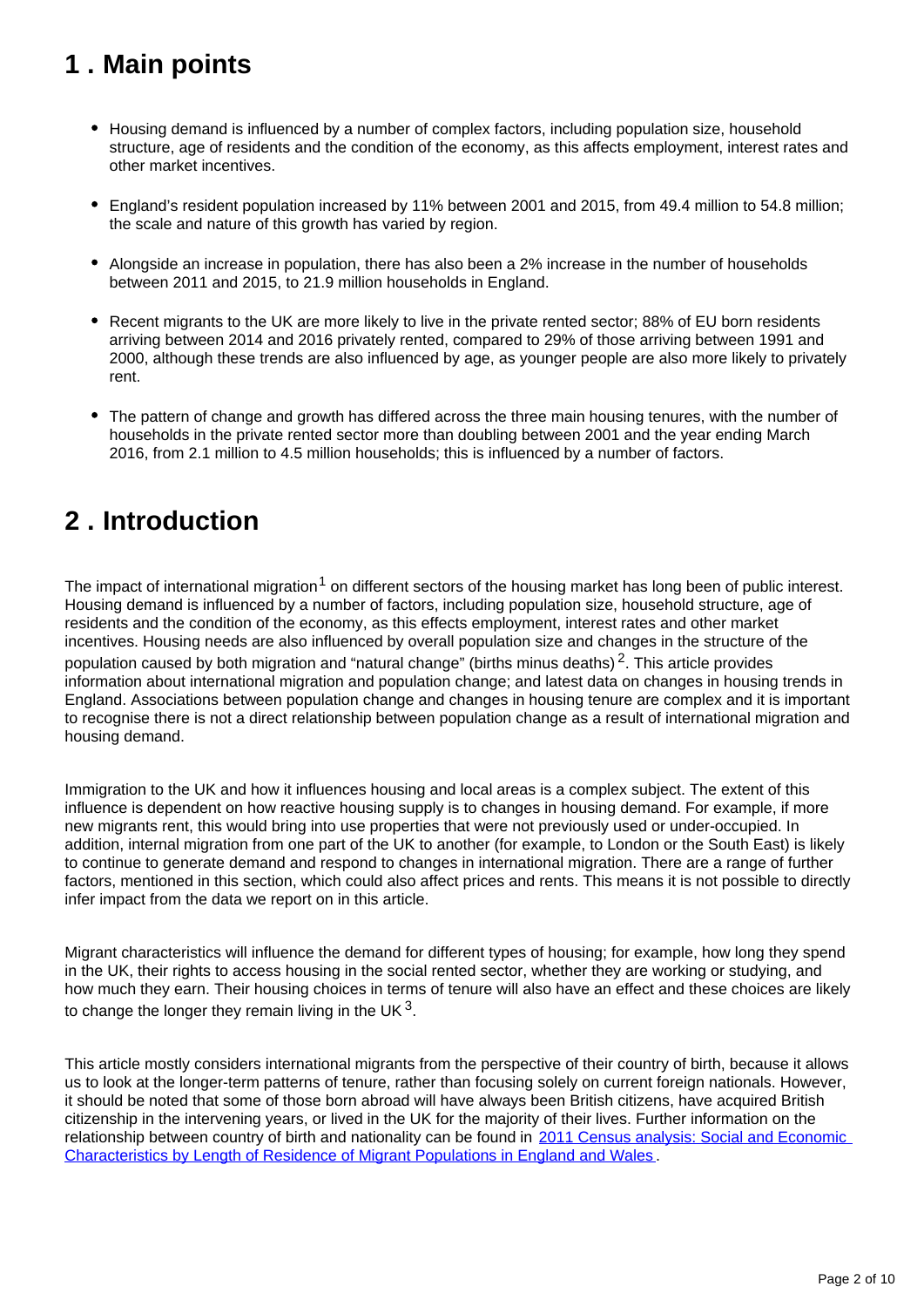This article draws on data from the 2001 and 2011 Censuses, as well as calendar year data from the Annual Population Survey (APS) for 2011 to 2016. Housing data presented in this article are for England only, as housing is a devolved policy area in Wales, Scotland and Northern Ireland.

UK, EU and non-EU are the main country of birth groupings used in this article; Annex 1 shows which countries are included in these groupings across different data sources.

The Office for National Statistics is grateful to Government Statistical Service analysts in the Department for Communities and Local Government and the Home Office for their contributions to this article.

### **Notes for: Introduction**

- 1. "International Migration" is used to describe the movement of people into and out of the UK, excluding visitors. References to "migration" throughout the rest of this article are to be interpreted as international migration.
- 2. Further information about the impact of population change was reported by the Office for National Statistics in [February 2016](https://www.ons.gov.uk/peoplepopulationandcommunity/populationandmigration/populationestimates/articles/overviewoftheukpopulation/february2016) and updated in [March 2017](https://www.ons.gov.uk/peoplepopulationandcommunity/populationandmigration/populationestimates/articles/overviewoftheukpopulation/mar2017).
- 3. For example, please refer to Migration Observatory: Migrants and Housing in the UK Experiences and [Impacts](http://www.migrationobservatory.ox.ac.uk/resources/briefings/migrants-and-housing-in-the-uk-experiences-and-impacts/).

## <span id="page-2-0"></span>**3 . International migration has contributed to population growth in England in recent years**

One of the many factors likely to influence changes in housing demand in England is population growth. England' s resident population increased by 11% between 2001 (49.4 million) and 2015 (54.8 million)<sup>1</sup>. Population change varies between regions. The following interactive maps (Figure 1) show overall population change between mid-2011 and mid-2015 alongside each component of population change.

These maps show that local authorities in London have experienced some of the largest increases in population between mid-2011 and mid-2015; this growth has been driven by both international migration and natural change, which have been slightly offset by negative net internal migration.

Of the 10 local authorities with the largest increases in net international migration between mid-2011 and mid-2015, only two – Oxford (South East) and Coventry (West Midlands) – were outside London. In both cities, natural change also contributed to population growth, while net internal migration slightly offset population growth  $2$ .

### **Figure 1: Population change in England, 2011 to 2015 (mid years) by local authority**

#### **Source: Office for National Statistics - Population Estimates for UK, England and Wales, Scotland and Northern Ireland: mid-2015**

These data show how international migration has increased the population of England and is likely to have also increased the overall demand for housing. However, it should be stressed that this relationship is indirect, because population increases contribute to housing via household formation and household size. Migrants who live together, for example, in a house share, will create a lesser housing demand than those living separately.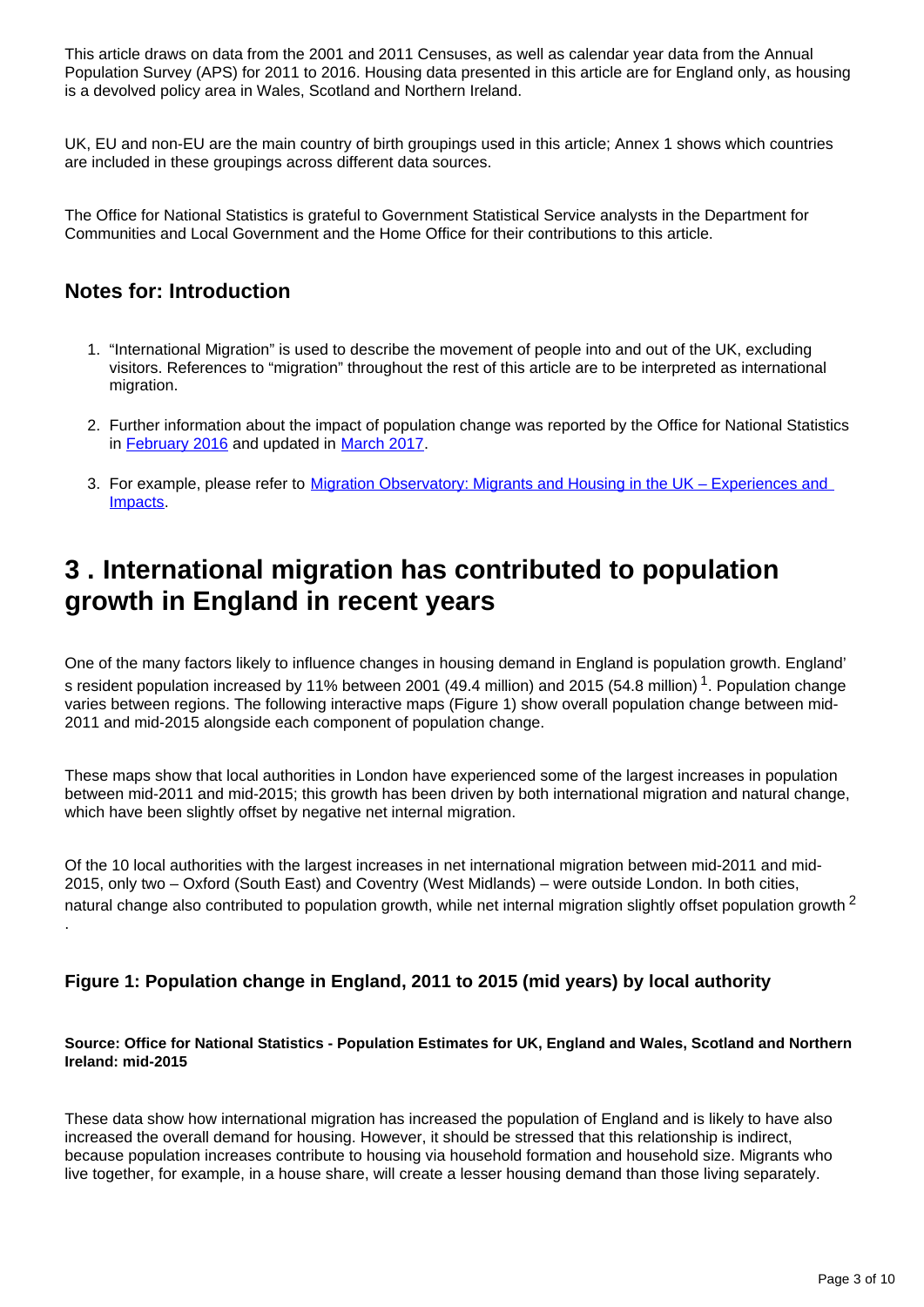There was a 2% increase in the number of households  $3$  in England between 2011 and 2015, to 21.9 million households<sup>4</sup>. In 16% (3.4 million) of these households, the household reference person (HRP)<sup>5</sup> was born outside of the UK (10% non-EU and 5% EU). The number of households where the HRP was EU born increased by 21% between 2011 and 2015 (from 978,000 to 1.2 million), whereas the number of households where the HRP was non-EU born increased by 6% over the same period (from 2.1 million to 2.2 million). For comparison, the number of households where the HRP was born in the UK increased by 1% between 2011 and 2015, from 18.3 million to 18.4 million. Household projections statistics for 2014 to 2039<sup>6</sup> show that the overall number of households in England is projected to increase from 22.7 million in 2014 to 28.0 million in 2039. Net migration (as assumed in the population projections) accounts for 37% of this projected household growth.

In terms of household size, it should be noted that international migrants tend to live in larger households. In 2015, the average household size in England where the HRP was born in the UK was 2.3 residents per household. The average household size where the HRP was born outside the EU was 3.0 residents per household, which is slightly higher than that for households where the HRP was EU born (2.6 residents).

Where the HRP was UK born, average household size has remained steady over the last 5 years, whereas the average household size has increased where the HRP is EU or non-EU born. Differences in household sizes may be further explained by the length of time a migrant has spent in England, their reason for migrating (study, work), cultural differences, household composition, or by tenure. For example, the UK born population is more likely to live in the owner-occupied sector, where household sizes are smaller, whereas the private rented sector is more likely to contain households where several adults share a home. UK born households will also include more older people, including households where a former partner has died. These factors can all influence average household sizes.

Average household sizes do not show whether a household is living in a dwelling with enough space for all household members. Occupancy ratings provide a measure of whether a household's accommodation is over or under-occupied and can be based on the number of rooms or bedrooms in a dwelling. Data from the 2011 Census<sup>7</sup> show that households with EU and non-EU born HRPs are more likely to live in over-occupied accommodation than households with UK born HRPs and this varies by region. Tenure and age should be considered when analysing occupancy ratings by country of birth of HRP, since these are also likely to be related to occupancy.

### **Notes for: International migration has contributed to population growth in England in recent years**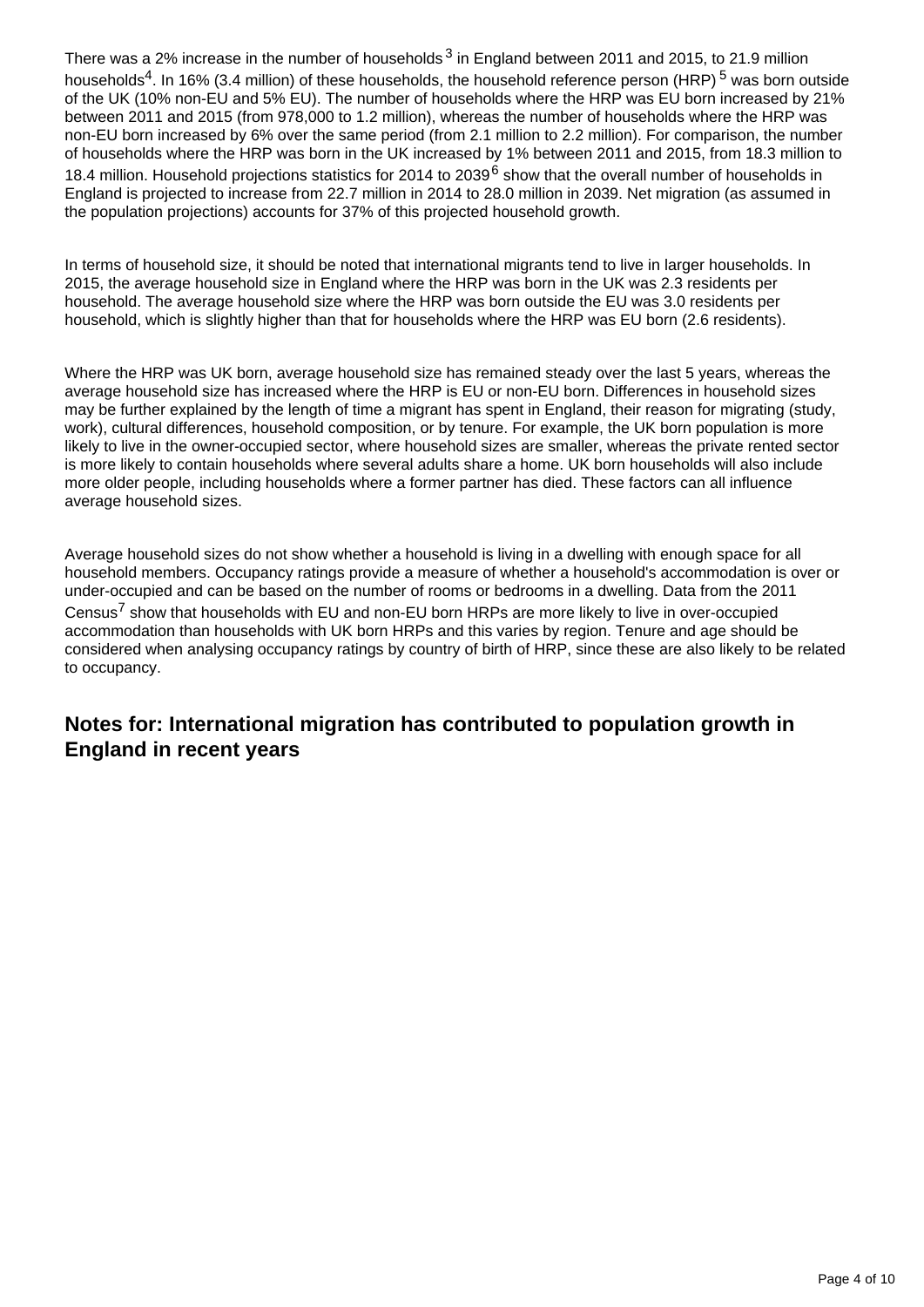- 1. Based on [mid-year population estimates](https://www.ons.gov.uk/file?uri=/peoplepopulationandcommunity/populationandmigration/populationestimates/datasets/populationestimatesforukenglandandwalesscotlandandnorthernireland/mid2015/ukmye2015.zip).
- 2. Further analysis of population change by local authority in England is available in the ONS Population [Estimates Analysis Tool](https://www.ons.gov.uk/peoplepopulationandcommunity/populationandmigration/populationestimates/datasets/populationestimatesanalysistool).
- 3. A household is defined as one person living alone, or a group of people (not necessarily related) living at the same address who share cooking facilities and share a living room, sitting room or dining area.
- 4. These figures are taken from the Annual Population Survey (APS). The latest available January to December APS data for households is for 2015. On average, 2.5% of HRPs had a missing country of birth for each year 2011 to 2015. HRPs with a missing country of birth have been excluded from this analysis.
- 5. The household reference person (HRP) is:
	- The member of the household in whose name the accommodation is owned or rented, or is otherwise responsible for the accommodation. In households with a sole householder that person is the HRP.
	- In households with joint householders the person with the highest income is taken as the HRP.
	- If both householders have exactly the same income, the older is taken as the HRP.
- 6. [2014-based household projections in England, 2014 to 2039](https://www.gov.uk/government/statistics/2014-based-household-projections-in-england-2014-to-2039)
- 7. Based on analysis of the dataset CT0640\_2011 Census Age of Household Reference Person by [occupancy rating \(bedrooms\) by sex of HRP by country of birth of HRP - Regions London Boroughs](https://www.ons.gov.uk/peoplepopulationandcommunity/culturalidentity/ethnicity/adhocs/006240ct06402011censusageofhouseholdreferencepersonbyoccupancyratingbedroomsbysexofhrpbycountryofbirthofhrpregionslondonboroughs) Further information about occupancy ratings is available from 2011 Census occupancy rating (rooms) [metadata.](https://www.nomisweb.co.uk/census/2011/qs408ew.pdf)

## <span id="page-4-0"></span>**4 . More recent migrants are more likely to privately rent than live in social housing or own their own home**

Figure 2 shows that 88% of EU born residents and 80% of non-EU born residents arriving between 2014 and 2016 privately rented<sup>1</sup>. EU born residents who had immigrated to the UK before 2001 were more likely to own or have bought their house with a mortgage; 59% of those arriving between 1991 and 2000 and 73% of those arriving before 1990 lived in homes that they own, similar to the proportion of UK born residents in the owneroccupied sector in 2016 (69%).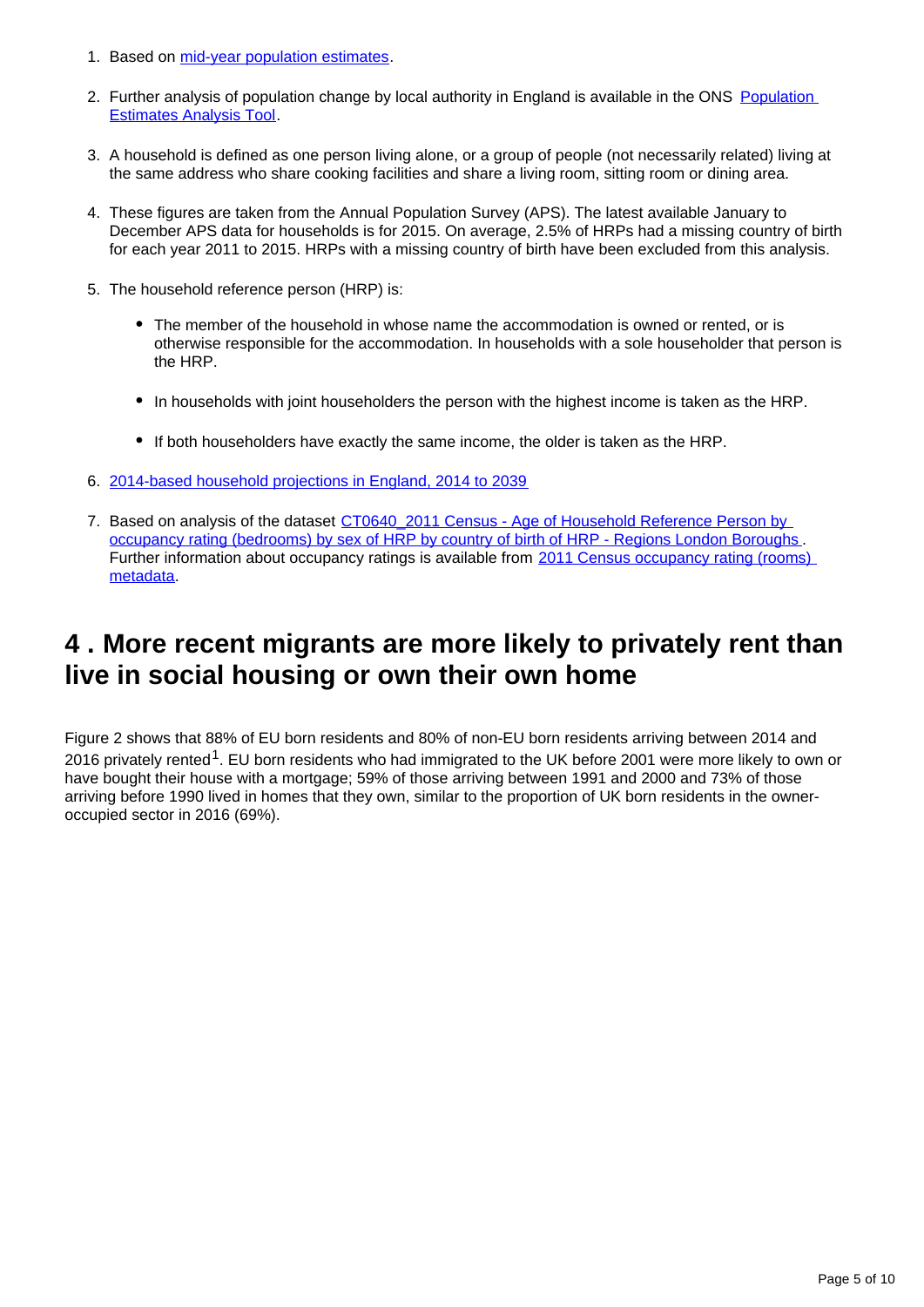

#### **Figure 2: Proportion of UK, EU and non-EU born residents by housing tenure and year of arrival, England, 2016**

### **Notes for: More recent migrants are more likely to privately rent than live in social housing or own their own home**

1. APS estimates for individuals rather than households.

## <span id="page-5-0"></span>**5 . Changes in housing tenure for UK, EU and non-EU born residents**

Figure 3 shows the number of residents across the three main housing tenures by country of birth  $1$  between 2001 and 2016. In 2016, two-thirds of UK born residents lived in housing owned or bought with a mortgage (69%), compared to a little over half of EU born residents living in privately rented housing (52%). Non-EU born residents tended to live in either privately rented housing (34%) or in housing owned or bought with a mortgage (47%). These figures need to be treated with care, as they can be affected by a number of factors, including the availability and affordability of housing in parts of the country where migrants have tended to settle. In addition, differences in tenure by year of arrival (as analysed in section 4) could mean that the proportion of immigrants renting rises because more of those immigrants arrived recently.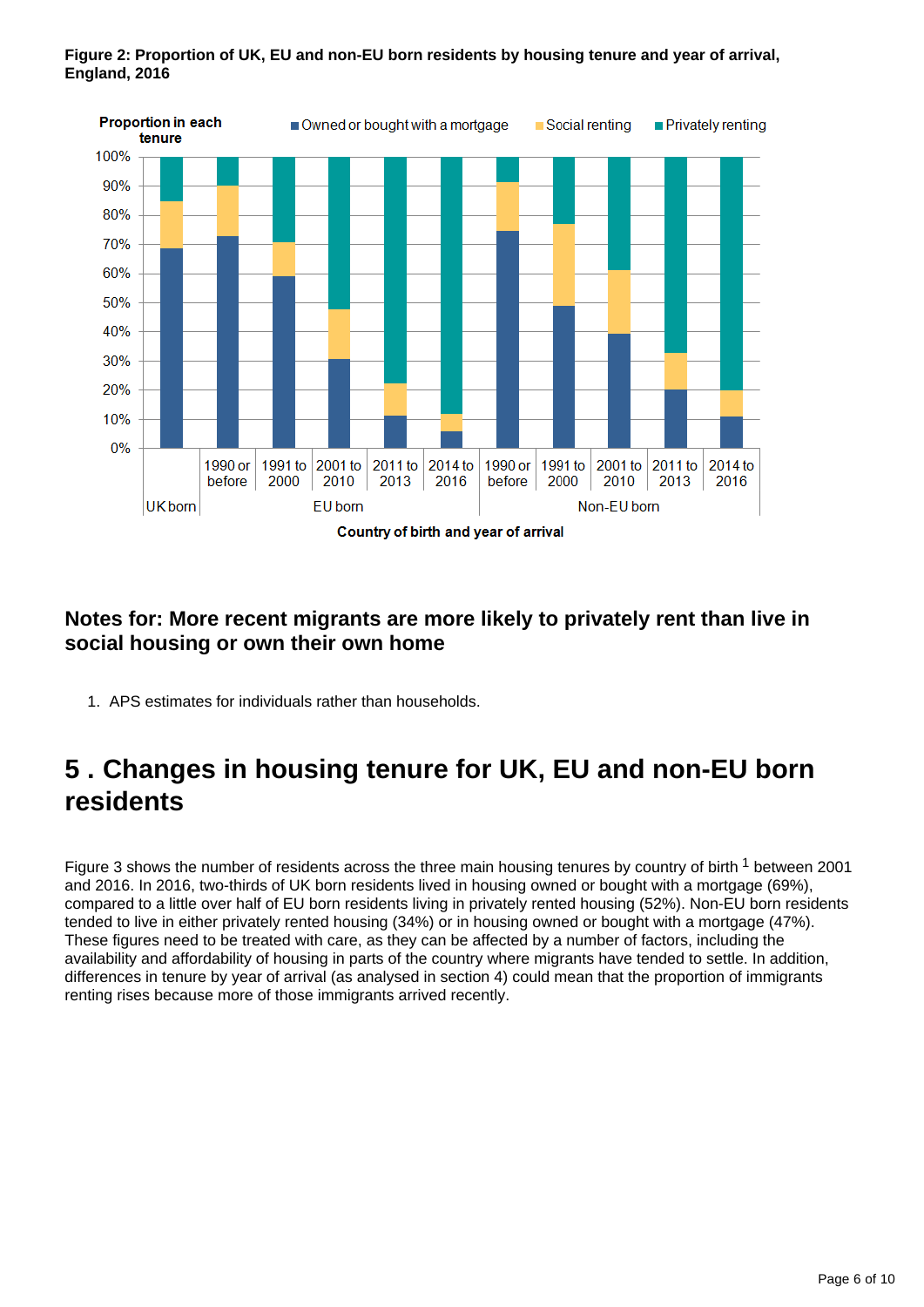**Figure 3: Estimated population of UK, EU and non-EU born residents by housing tenure in England, 2001, 2011 and 2016**



Over time, Figure 3 shows that:

- the number of UK born residents who live in accommodation that they own has remained relatively unchanged since 2001 at just over 30 million, while the number of EU and non-EU born residents who own their own home has increased
- the number of residents privately renting has increased since 2001 for all country of birth groups
- in all time periods, UK born and non-EU born residents are more likely to live in accommodation that they own rather than rent; however, compared to 2001, EU born residents are now much more likely to live in privately rented accommodation
- the number of UK born residents living in social housing has decreased slightly since 2001, while the number of residents born outside the UK living in social housing has increased for both EU and non-EU born

It should also be noted that changes in tenure over time are also influenced by length of stay in the UK (as shown in analysis by year of arrival) and age, as older residents are generally more likely to own their homes than younger residents.

The English Housing Survey (EHS) provides further evidence of these patterns. It shows that the size of the privately rented sector, in terms of number of households, more than doubled between 2001 and the year ending March 2016, from 2.1 million to 4.5 million households. The privately rented sector accounted for 10% of all households in 2001, compared with 20% of households in the year ending March 2016<sup>2</sup>.

### **Notes for: Changes in housing tenure for UK, EU and non-EU born residents**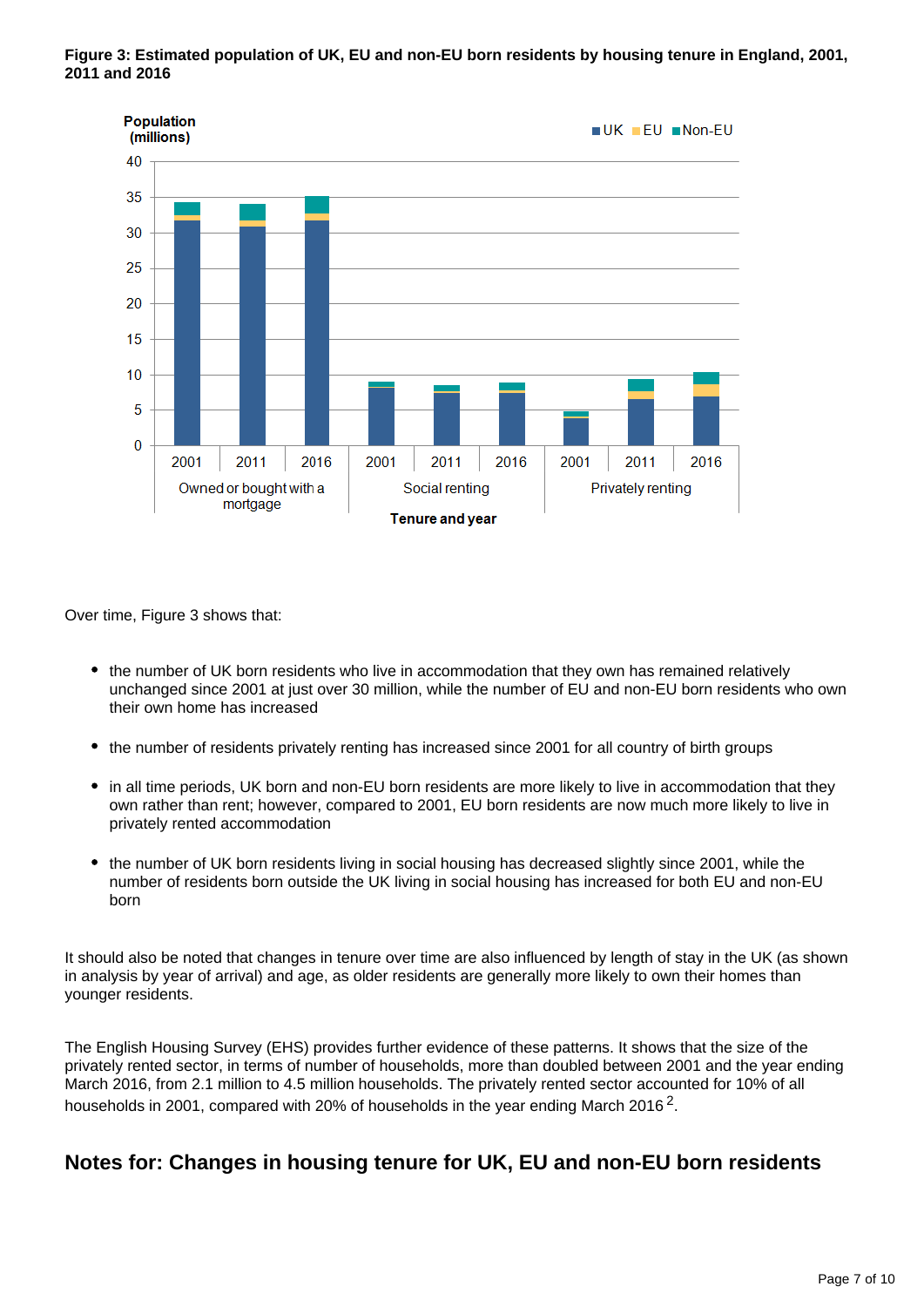- 1. Country of birth is used in this analysis, since it enables better comparisons over time than would be achieved by focusing on nationality, which is normally recommended for analysis of international migration. It should be noted that British nationals born abroad will be included in the non-UK born categories. Similarly, UK born non-British nationals will be included in the UK born categories.
- 2. For more information please refer to the [English Housing Survey 2015 to 2016: headline report](https://www.gov.uk/government/statistics/english-housing-survey-2015-to-2016-headline-report) and Table AT1.1 in [English housing survey headline report 2015 to 2016: section 1 household tables](https://www.gov.uk/government/uploads/system/uploads/attachment_data/file/595786/2015-16_Section_1_Households_Annex_Tables.xlsx) .

## <span id="page-7-0"></span>**6 . Regional comparisons show different patterns**

As with changes for England overall, there are a number of factors that influence changes in housing tenure by country of birth at the regional level. Any recent impact on housing is likely to be seen more in areas with larger recent changes in population than those areas with historically higher levels of immigration and broadly reflect where recent migrants have tended to live.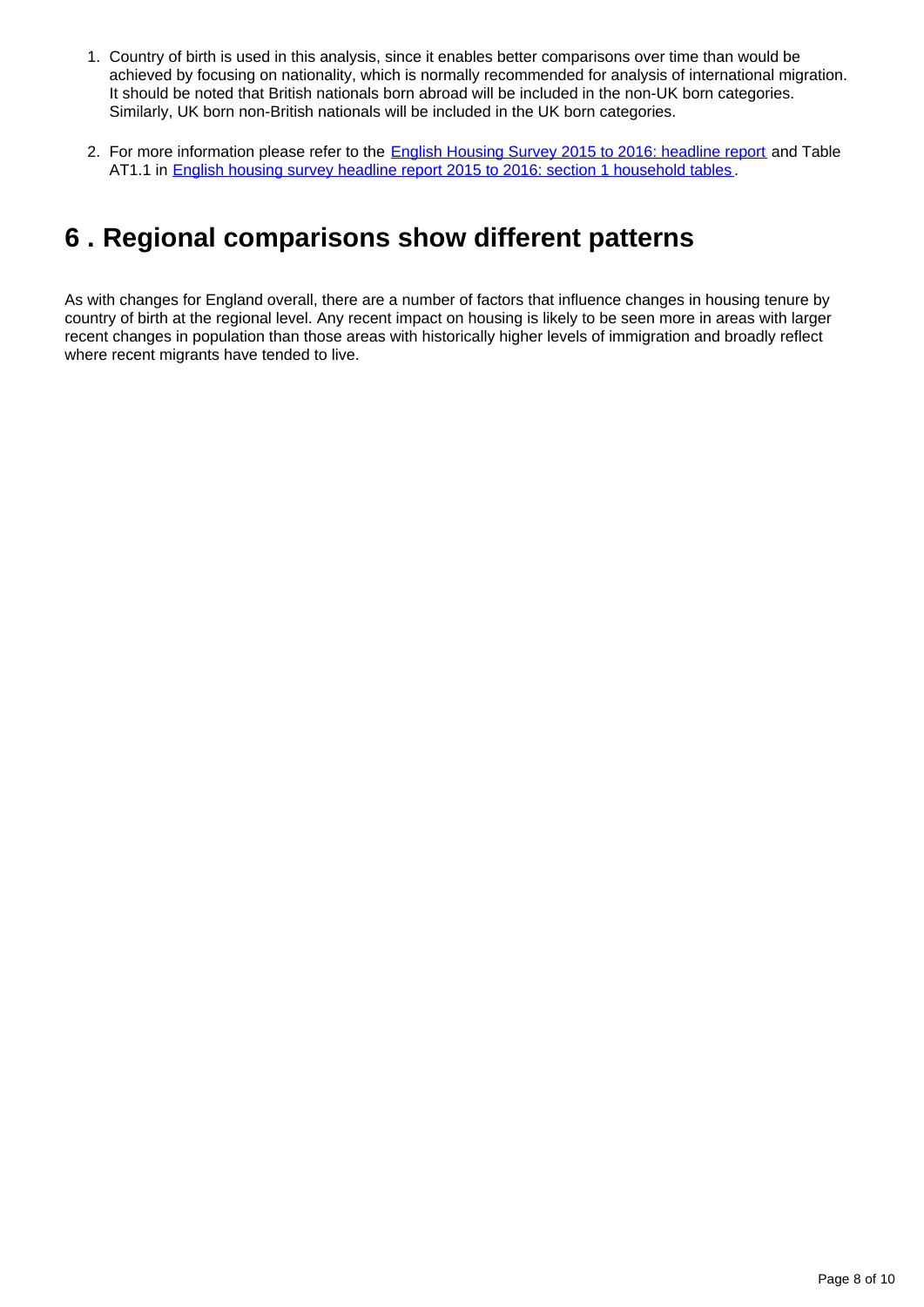Figure 4: Estimated population of UK, EU and non-EU born residents privately renting by region in England, 2016



Source: Office for National Statistics - 2016 Annual Population Survey

#### **Source: Office for National Statistics – 2016 Annual Population Survey**

#### **Notes:**

- 1. "Privately renting" includes those renting from a landlord or letting agency, an employer or household member, friend or relative of a household member, or any other form of privately renting.
- 2. Those where country of birth was not specified or missing and those where tenure was "squatting", not specified, or missing have been excluded from this analysis.

Figure 4 shows the estimated number of UK, EU and non-EU born residents privately renting by region of England in 2016. While the overall numbers of people living in the privately rented sector have increased between 2011 and 2016, the proportion of UK, EU and non-EU born residents privately renting in each region of England has remained broadly similar between 2011 and 2016.